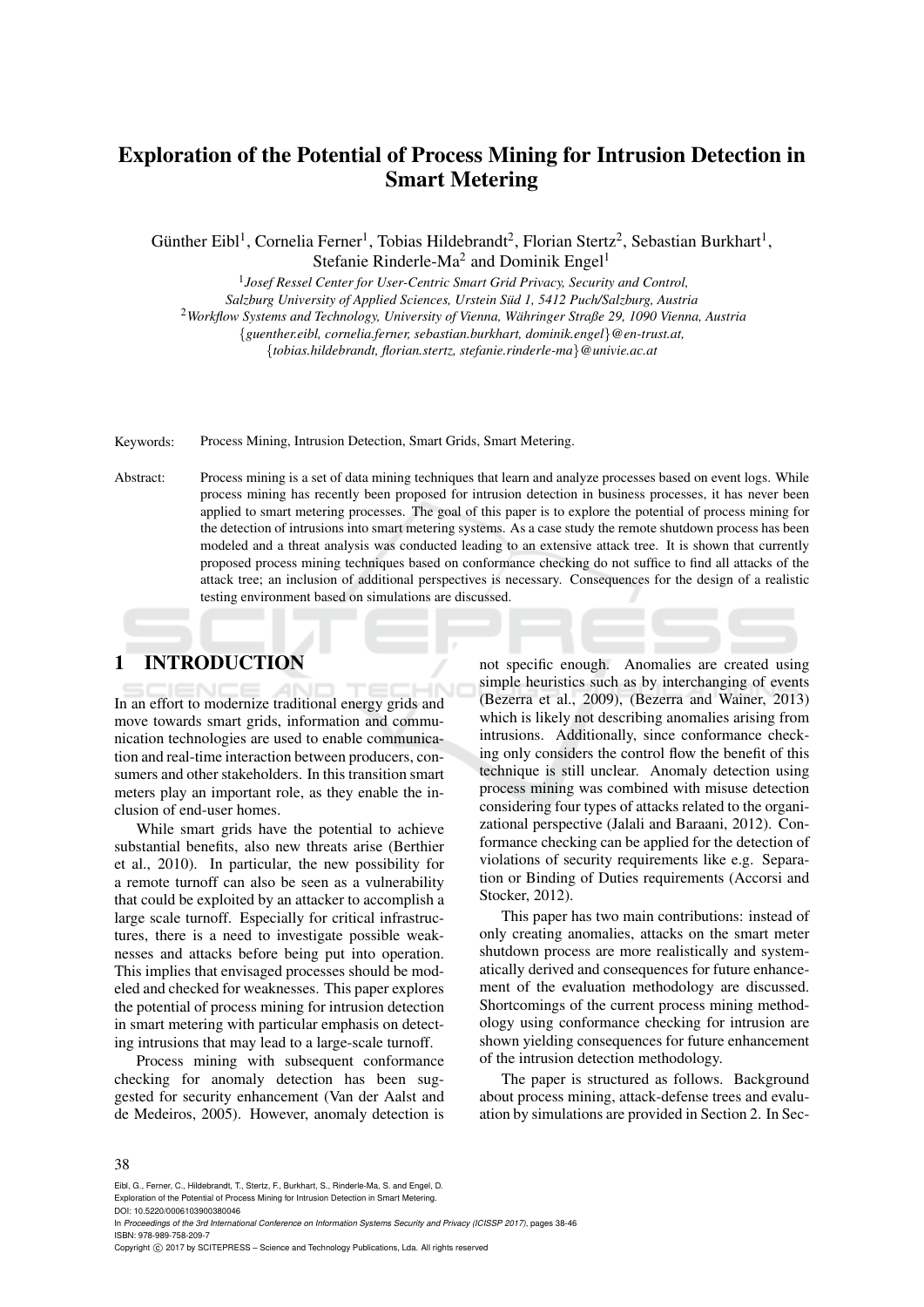tion 3 the shutdown use case is modeled, attacks are systematically derived and detection methods based on process mining are proposed. Several general findings, benefits and limitations of the method are discussed in Section 4. Finally, Section 5 contains conclusion and outlook.

# 2 PRELIMINARIES

### 2.1 Process Mining

The goal of process discovery is to automatically discover a process model by analyzing logs of recorded process events (Van der Aalst, 2011). The process model that is found can then be analyzed in order to improve or correct the process.

A *case* (or *instance*) is a specific execution of a process. Each case basically consists of a sequence of *activities* (or *events*) which are typically identified by their name, e.g. "Breaker interrupts power supply" (Figure 1). The process model describes the decisions that influence the process path and the ordering of activities (control-flow perspective).

Process instances can be described by additional attributes. The organizational perspective focuses on users and their roles and how they influence the process, e.g., it specifies which person performed the activity. The case perspective looks at properties or data of cases like a customer's energy consumption over a certain time interval. The time perspective describes, e.g., durations of activities and is particularly suited to detect bottlenecks.

In *conformance checking*, executed process instances are compared to a process model. A case is considered valid, if it can be created by the process. By trying to replay the case it is checked, if the ordering of its activities is compatible with the process. Conformance checking can be used in two different ways: on one hand it can be used to rate the *process* by the proportion of valid traces of the event log. On the other hand, for anomaly detection a *trace* is considered an anomaly if it is not a valid instance of the process.

### 2.2 Attack-defense Trees

An attack tree (Salter et al., 1998) is an intuitive visual representation of attacks combined with formal semantics and algorithms that enable qualitative and quantitative analysis. The root of an attack tree is the goal of the attack. The tree is then iteratively constructed by dividing each goal into sub-goals where either all sub-goals must be reached to reach the goal

(AND) or any sub-goal suffices (OR). The refinement is repeated until all sub-goals can be reached by basic actions. Attack trees have been extended in many different directions (Kordy et al., 2014).

Since in this paper not only attack but also detection methods should be modeled, an attack tree is not sufficient as a modeling structure. Based on the survey (Kordy et al., 2014), two different approaches can be identified as prime candidates for modeling both the attack and the detection method. An attack countermeasure tree (ACT) (Roy et al., 2012) can model attack, detection and mitigation events at any part of the tree and calculate probabilities of events. Attack defense trees (ADT) (Kordy et al., 2012) can model interleaving attacker and defender actions and provides several general methods for attribute computation like *probability of success*. While attack defense trees have the advantage that defensive actions can be refined, attack countermeasure trees have the advantage that both detection and mitigation events can be modeled.

# 2.3 Evaluation of Process Mining-based Intrusion Detection by Simulations

Similar to existing approaches we propose to study and evaluate intrusion detection using simulations. There are several reasons for using simulations: (i) in contrast to a real system ground truth is available which permits a comparison of different detection methods, (ii) an assessment is possible prior to a roll-out which is important especially for highly critical infrastructures and (iii) variants of the system and its processes can be compared beforehand.

A simulation environment for intrusion detection needs to simulate (i) the process with its variations and (ii) effects of intrusions. For both *normal* and *anomalous* process instances, execution logs are being created. While the former can be achieved in a typical process mining environment, the latter needs an additional effort.

As a first step in that direction, both the model and the resulting traces can be transformed (Stocker and Accorsi, 2013). Model transformations persistently change the model by transforming AND-gateways to XOR-gateways and vice versa or swapping of two activities. Trace transformations are then performed on valid traces of the transformed model. Some trace transformers work by simply changing delays in the process execution or skipping of activities. Other trace transformations create policy violations related to the organizational perspective like e.g. authentication or binding-of-duties violations.

In this paper, the effect of intrusions aiming at a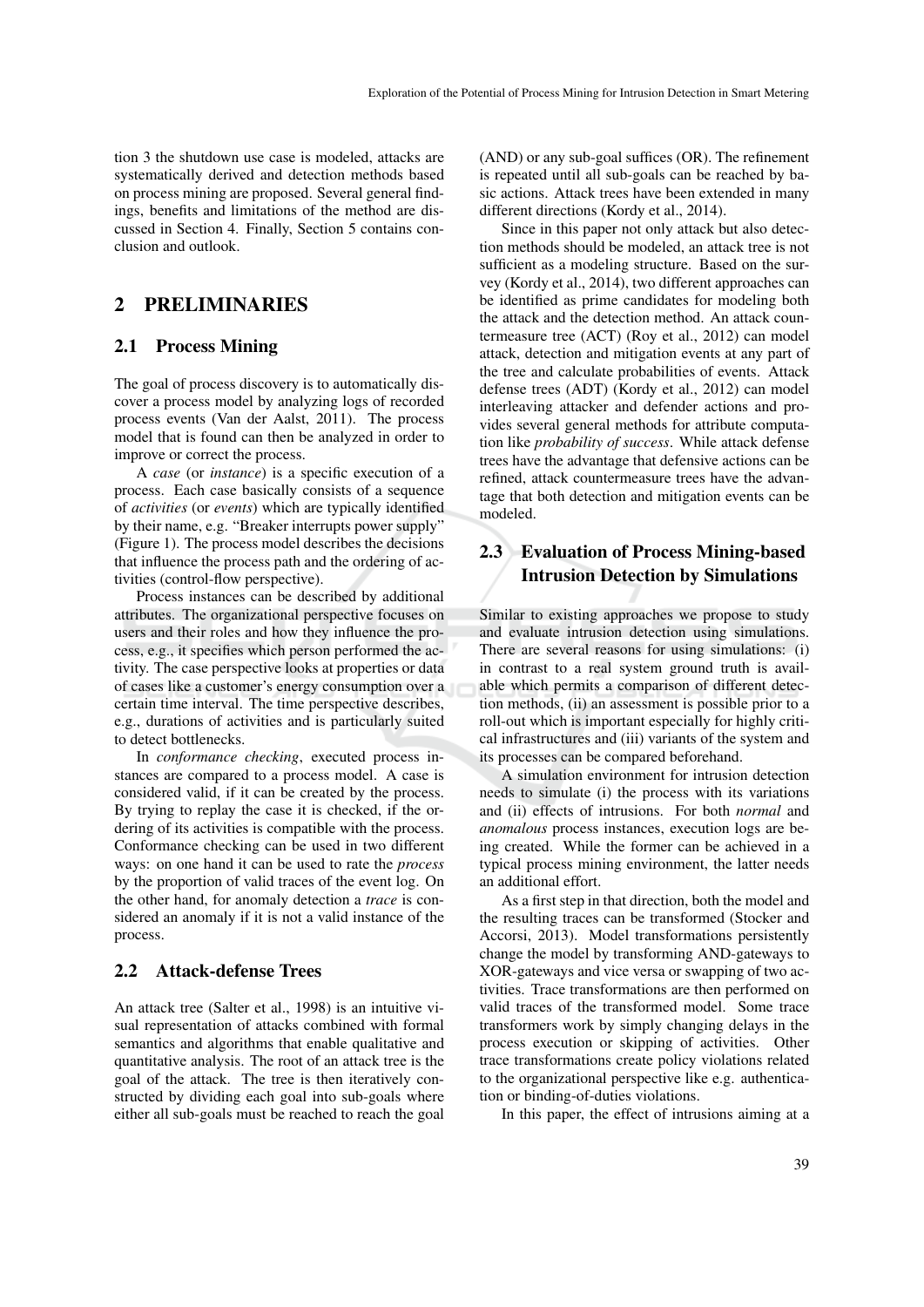

Figure 1: Use case 2.1 Shutdown after dunning or customer change.

smart meter shutdown on traces of the smart meter shutdown process is investigated. These traces should be more realistic than traces that are created by transformations of valid traces that e.g. perform a skipping or swapping of arbitrary activities. On one hand the smart meter shutdown process (Figure 1) is modeled as realistically as possible on the basis of a textual description of smart metering use cases that the major energy providers in Austria have agreed upon (Oesterreichs-Energie, 2015). On the other hand possible attacks aiming at a shutdown are derived in a systematic way and the consequences of these attacks on the resulting traces are determined. Thus, the resulting traces should be highly realistic and could be further used for intrusion detection testing scenarios.

# 3 DERIVATION AND DETECTION OF SHUTDOWN ATTACKS

In this section attacks on a rather simple, but very important process, the shutdown process, are derived. Then their effects on the process are explored which determines how they could be detected. Both attacks and detection methods are modeled as an attackdefense trees. The consequences of the attacks on the traces give indications, how attacks could be simulated more realistically.

In order to simplify the analysis, the intrusion is assumed to happen at only a single location. In order to properly perform conformance checking we assume a dedicated intrusion detection system that collects all events and stores them in a log. Each event is stored together with the id of its process instance. Additionally, it is assumed that the creation and storage of the logs is unaffected by the intruder and that the information about the process is available for the analysis.

## 3.1 Smart Meter Shutdown Process

The process model of the remote smart meter shutdown use case was created based on a smart metering use case document (Oesterreichs-Energie, 2015). This document contains textual descriptions of smart metering use cases that the major energy providers in Austria have agreed upon. Use case 2.1 was identified as the use case that models the remote turn-off due to a customer deregistration or a moving out without a new tenant. Based on the textual description of the use case the shutdown process was modeled using the software tool Signavio.

The resulting process is shown in Figure 1. It starts with the reception of an incoming message that, e.g., states that the customer moved out. The message is registered in the backoffice which then sends a shutdown order to the control system which in turn sends a shutdown order to the smart meter. After interrupting the power supply, the smart meter sends its (new) status information back to the control system.

### 3.2 Choice of Analysis Methodology

Both attack countermeasure and attack-defense trees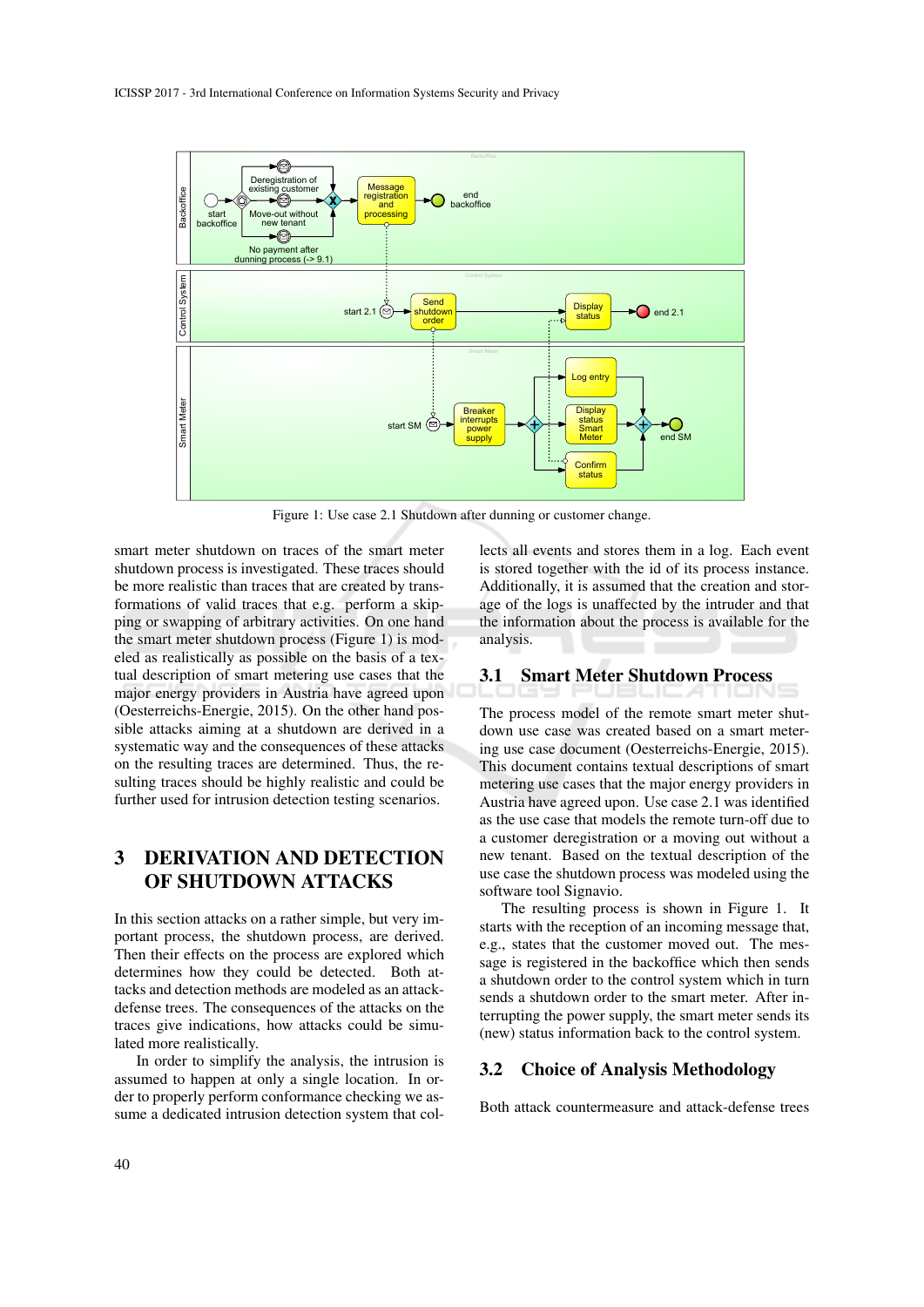

Figure 2: Top levels of the attack-defense tree.

(ADT) are general enough for modeling the trees of this paper. Attack defense trees were chosen since a software tool, called ADTools (Kordy et al., 2013), exists that allows easy creation and editing of the trees. Attacks are represented by red, elliptic nodes, detection measures are shown as green rectangles (Figure 2). All figures were created from the same attack-defense tree by hiding the parts above or below several nodes, which is indicated by black triangles above or below the corresponding nodes.

The considered attacks aim at forcing an irregular shutdown of smart meters. In the following, attacks achieving a shutdown are systematically constructed as an attack tree by starting with the activity "Breaker interrupts power supply" and going back along the process.

### 3.3 Attack-defense Tree Derivation

In order to realistically describe effects of attacks, in this section attacks on the shutdown process are derived. Then their effects on the process are explored which determine (i) how they could be detected and (ii) how attacks could be simulated more realistically.

#### 3.3.1 Top of the Tree

The first level of the tree (Figure 2) corresponds to two different final attacks that can lead to a shutdown at the smart meter: (i) a shutdown message is sent from the control system (CS) to the smart meter (SM) and (ii) direct interruption at the smart meter (Figure 1).

The direct interruption at the smart meter (after an intrusion to the smart meter) can not be detected before the shutdown occurs by process mining which is indicated by the fact that no countermeasure node is below the node *Interrupt at SM*.

However, besides the two attacks, the first level also shows the detection method *Detect shutdown* which works independently from the attacks by detecting the shutdown itself through consideration of the status message that is sent *after* the shutdown took place. This detection method is described in more detail in Section 3.3.5 and depends on the way the attacker handles status messages.

Going one step back in the process model (Figure 1) a shutdown message from the control system (CS) to the smart meter (SM) can be achieved in three different ways: either by changes (i) at the communication line  $CS \rightarrow SM$ , (ii) its origin CS or (iii) the part before (Triggered shutdown message). In the following, each of these 3 subgoals and its detection methods are described in more detail.

In order to execute some of the following detection methods, it is assumed that each message is expanded to include also the ID of the underlying process and the ID of the smart meter that should be turned off.

#### 3.3.2 Shutdown Message CS→SM

A shutdown message from the control system to the smart meter can be achieved by replaying an old shutdown message or by creating a new shutdown message (Figure 3). A *replay* attack can be directly achieved by intercepting, possibly redirecting and sending a shutdown message. It can be detected by checking, if the received process ID is the ID of a currently active shutdown process. A redirection could additionally be detected when the receiving smart meter checks, if the shutdown message is including its ID. A replay to the same receiver can be additionally detected by comparing the received process ID with all previously obtained process IDs.

The second possibility is to create an entirely *new shutdown message* and send it to the smart meter. An intruder unaware of the underlying processes will not include a process ID, which can be detected immediately by checking the existence of a process ID.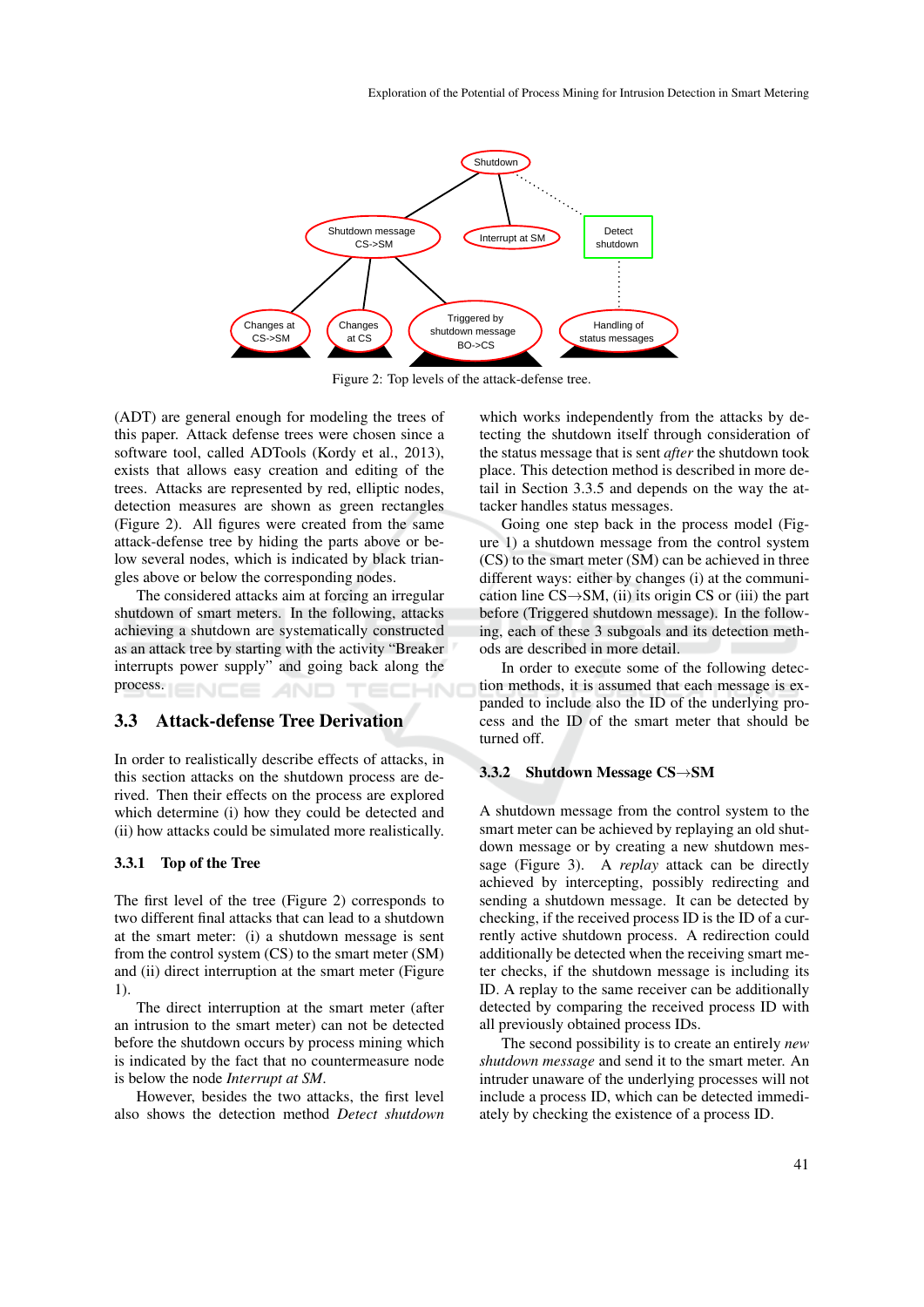

Figure 3: Attacks aiming at creating a shutdown message from the control system (CS) to the smart meter (SM) at the channel between them and the corresponding detection methods.

A process-aware intruder could try to overcome the problem by creating a random process ID. If the created ID is completely new, conformance checking would detect the situation by recognizing a process which can not be a valid instance of the process model because it starts with the interrupt. If the created ID corresponds to a finished process or an active process in the wrong state (or more generally with an incompatible marking) the shutdown activity is not allowed (enabled) and the situation can be detected by conformance checking.

A general property of the methodology can already be seen at this stage of the analysis: the intrusion itself is not detected. Instead, the consequences of the intrusion when aiming at the shutdown such as missing or wrong IDs or wrong "states" of the system are detected. As such this approach works at a higher (process) level and is complementary to methods that detect the intrusion into the system.

It should be noted that the tree can be expanded at the attack leaves by intrusion goals. For example, a direct shutdown message from CS to the SM can be sent after either an intrusion to the CS or an intrusion to the communication channel between the CS and the SM. This was in fact done in order to test the analysis capability of ADT. By choosing the domain "satisfiability of the scenario" in ADT, it can be evaluated, if an undetected shutdown occurs or not given that different intrusions, attacks and detection methods take place. Since the intrusions needed are rather obvious, this expansion is not done for sake of readability of the tree.



Figure 4: Attacks aiming at creating a shutdown message from the control system  $(CS)$  to the smart meter  $(SM)$  by changes at the CS and the corresponding detection methods.

#### 3.3.3 Changes at the Control Center

Many malicious changes at the control center are possible. It is plausible that the information about the linkage between smart meters, smart meter IDs and customers is stored at the control system and not in the backoffice. A modified mapping between smart meters and their IDs results in shutdown messages that are sent at the wrong smart meters (Figure 4). This can trivially be detected if the receiving smart meter compares the ID appended at the message with its own.

A modified mapping between smart meters and customers also results in shutdown messages that are sent at the wrong smart meters. Consequently it can be detected by the same method.

#### 3.3.4 Shutdown Message BO→CS

After an intrusion in the corresponding communication channel, the shutdown message from the backoffice to the control system can be achieved either through a replay or through the creation of a new message (Figure 5).

The replay has already been discussed in Section 3.3.2 and can be detected with the same method. The new message can be achieved (i) by creating and sending a new message, (ii) by two changes at the backoffice of (iii) by an external message to the BO. The first possibility and its detection method has also already been discussed in Section 3.3.2.

The next two attacks assume an intrusion in the backoffice. If the registration of, e.g., a move-out message is faked, a process ID is created and a shutdown message is sent to the CS. Since the incoming message event is not contained in the log, the corresponding trace is invalid. Therefore conformance checking would recognize this attack.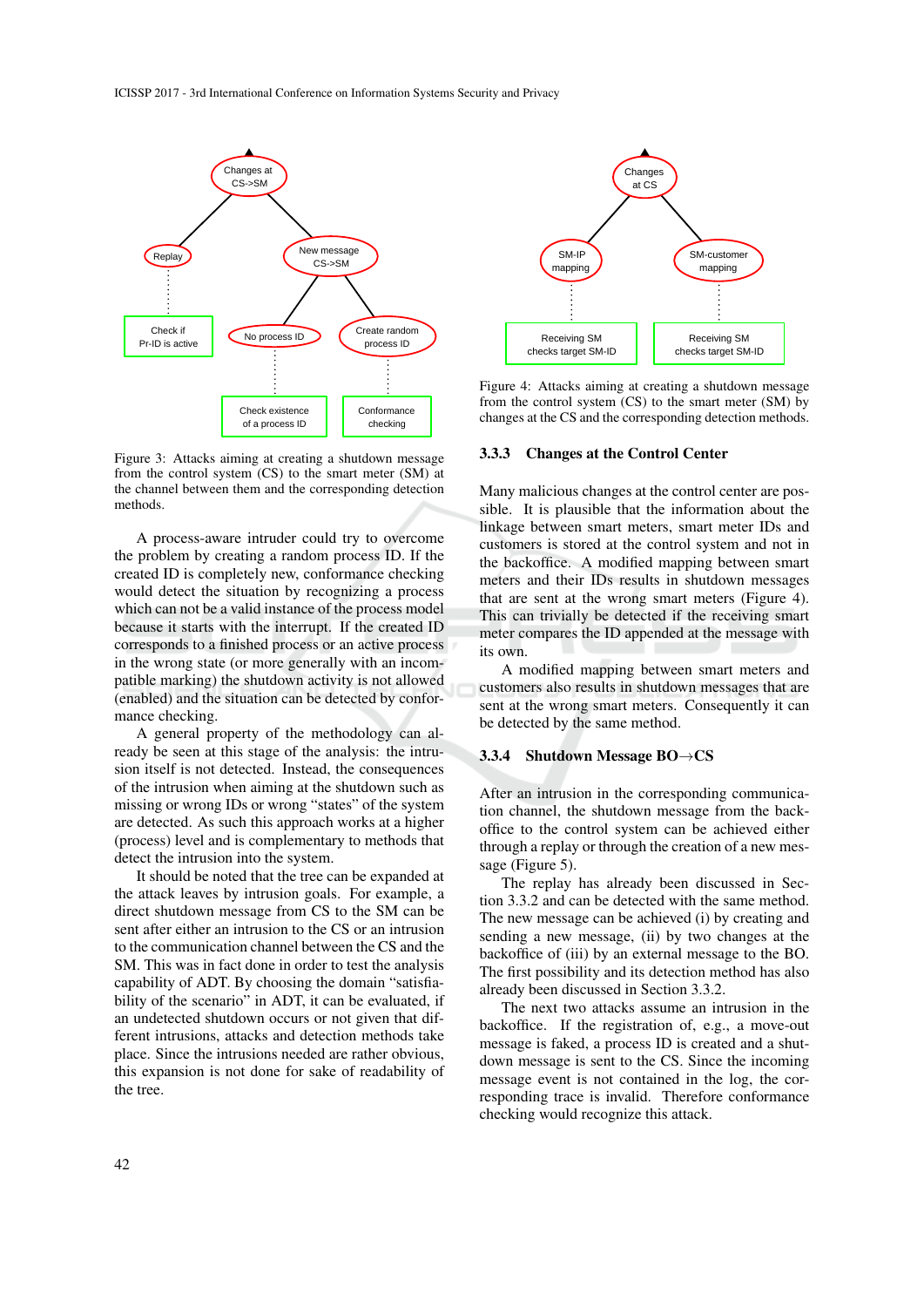

Figure 5: Attacks aiming at creating a shutdown message from the backoffice (BO) to the control system (CS) and the corresponding detection methods.

An even simpler attack could try to start the shutdown process by declaring that the customer has moved out. In the simplest case this attack could consist of changing a single boolean entry in a database. Note, however, that the modeled process needs to start with one of three incoming messages from the customer (denoted as double-circled events in Figure 1). Therefore, due to the absence of an incoming start message the shutdown process does not start. Consequently, the change of a boolean entry does not suffice for triggering a shutdown since no shutdown process exists. It should, however, be noted that in less strict processes such a change may suffice to trigger a shutdown.

Finally, the next attack considers the first step of the process and of sending a move-out message from outside to the backoffice. Although this attack is out of scope of this paper since no intrusion is necessary, it is interesting to study the implications of this attack. Since the reception of the message at the backoffice starts the shutdown process, it clearly can not be detected with process mining of the shutdown process. It turns out that the activity message registration and processing is itself more a process than a simple activity. Therefore, it should be modeled as a business

process which could enable the detection of this nonintrusive attack.

#### 3.3.5 Handling of Status Messages

So far, the part of the process before the shutdown has been considered. Except the direct shutdown after intrusion into the smart meter, in principle any of the detection methods described above could detect the attack before shutdown takes place. Now the part of the process before the shutdown has been considered. While the study of this process can not prevent a shutdown, it could still be used to detect the intrusion in order to e.g. prevent a large-scale shutdown.

Corresponding to the modeled process, after interrupting the power supply the smart meter sends its new status information back to the control system. While the attacker has reached its shutdown goal, he could try to remain undetected. The attacker has three possibilities (Figure 6).

If the attacker does nothing, the status message will be sent to the control center. Various ways to detect the illegitimate shutdown are possible. In the simplest case, a comparison with a simple list of smart meters that should have received a remote turn-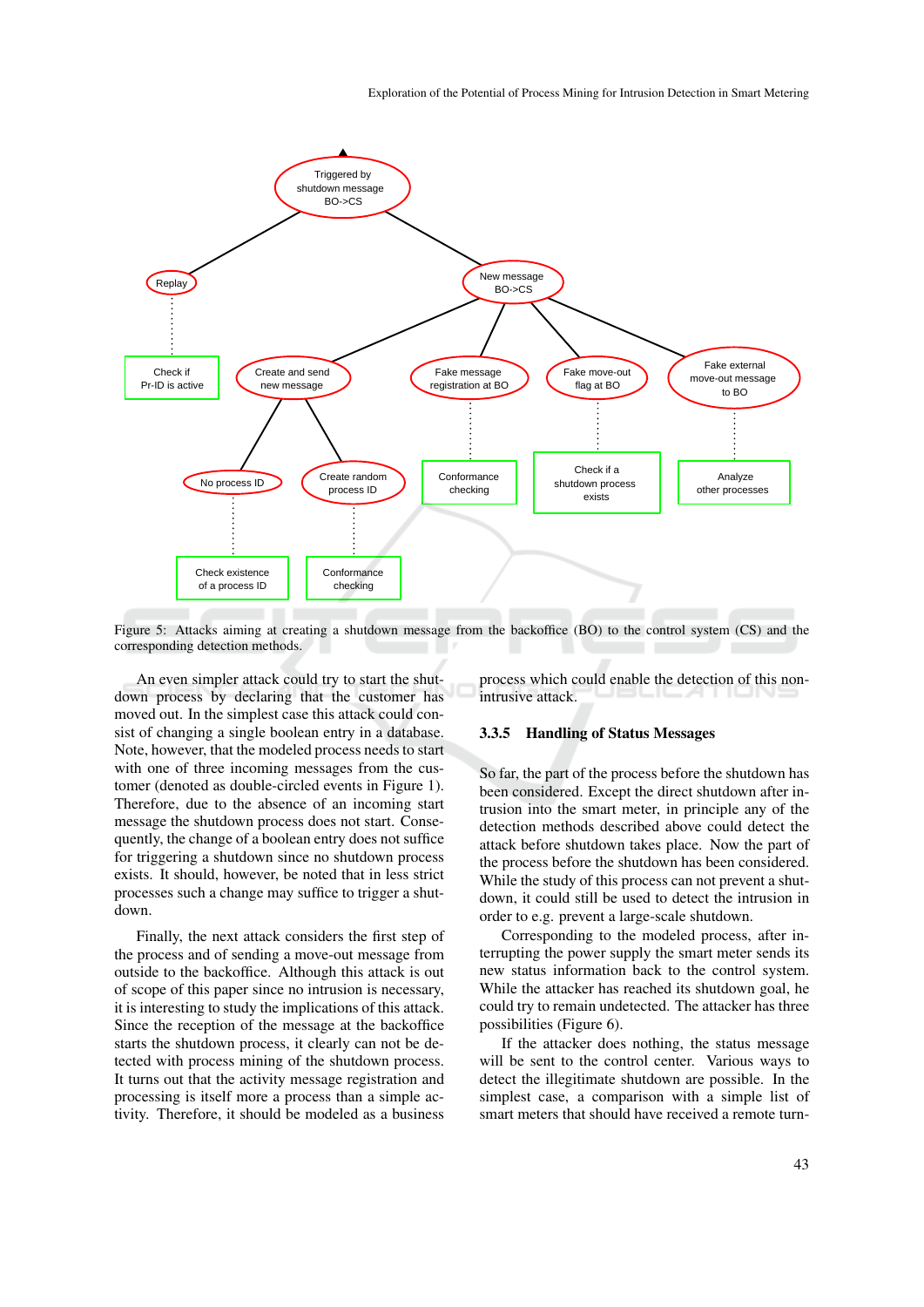

Figure 6: Different ways the attacker can deal with status messages and corresponding detection methods.

off command will reveal the attack. For example, this happens for the so far undetected shutdown performed directly at the smart meter.

The simplest countermeasure of the attacker would consist of preventing the smart meter from sending status messages. Depending on the details of the system, this could be detected by the absence of regular status messages, i.e., by the consideration of the time perspective. The resulting never-ending process could for example be detected by considering the duration between the sending of the shutdown message from the CS to the smart meter and the reception of the status message.

Finally, the attacker could try to create and send a new status message. This possibility is analogous to the situation in Section 3.3.2 and can be detected as described there.

## 4 DISCUSSION

In this section, several general properties of the discussed detection approach are discussed. The discussion should clarify the benefits but also the limits of intrusion detection by process mining when done in the proposed way.

# 4.1 Consequences for Simulations of **Attacks**

This analysis above has consequences for testing the detection of intrusions by simulations: intrusions can lead to traces where the first activities are skipped, i.e., tasks from the beginning are missing (e.g., when the attacker creates and sends a new shutdown message). Moreover, the inhibition of sending the log messages will result in process instances that do not end. Therefore, while simulations that skip *single* tasks or exchange two tasks may be adequate for anomaly detection (Bezerra et al., 2009; Bezerra and Wainer, 2013), they are unrealistic and thus not suited for simulations of intrusions.

## 4.2 Consequences for Preprocessing

While never-ending traces also need to be considered in the testing simulations, they also need to be taken into account by the detection method. Some anomaly detection methods apply a scoping step in the preprocessing phase, where only finished processes remain (Bezerra et al., 2009). While scoping can be beneficial for anomaly detection, in the *intrusion* detection scenario, scoping will throw away the never-ending process instances which consequently lead to reduced intrusion detection rates.

### 4.3 Need for other Perspectives

The same attack also reveals the need to take other perspectives like the time perspective into account considering, e.g., the duration between events. It is likely that the organizational view plays an important role especially in business processes like, e.g., the registration and processing of incoming messages in the backoffice. The organizational perspective could also assist in the detection of the wrong connection between customers and smart meters. The data perspective could help in clarifying the smart meter status by, e.g., analyzing the energy consumption. As already stated above, intrusion detection based on the controlflow is more likely able to detect intrusions when the intrusion is *exploited* by a malicious attacker. In con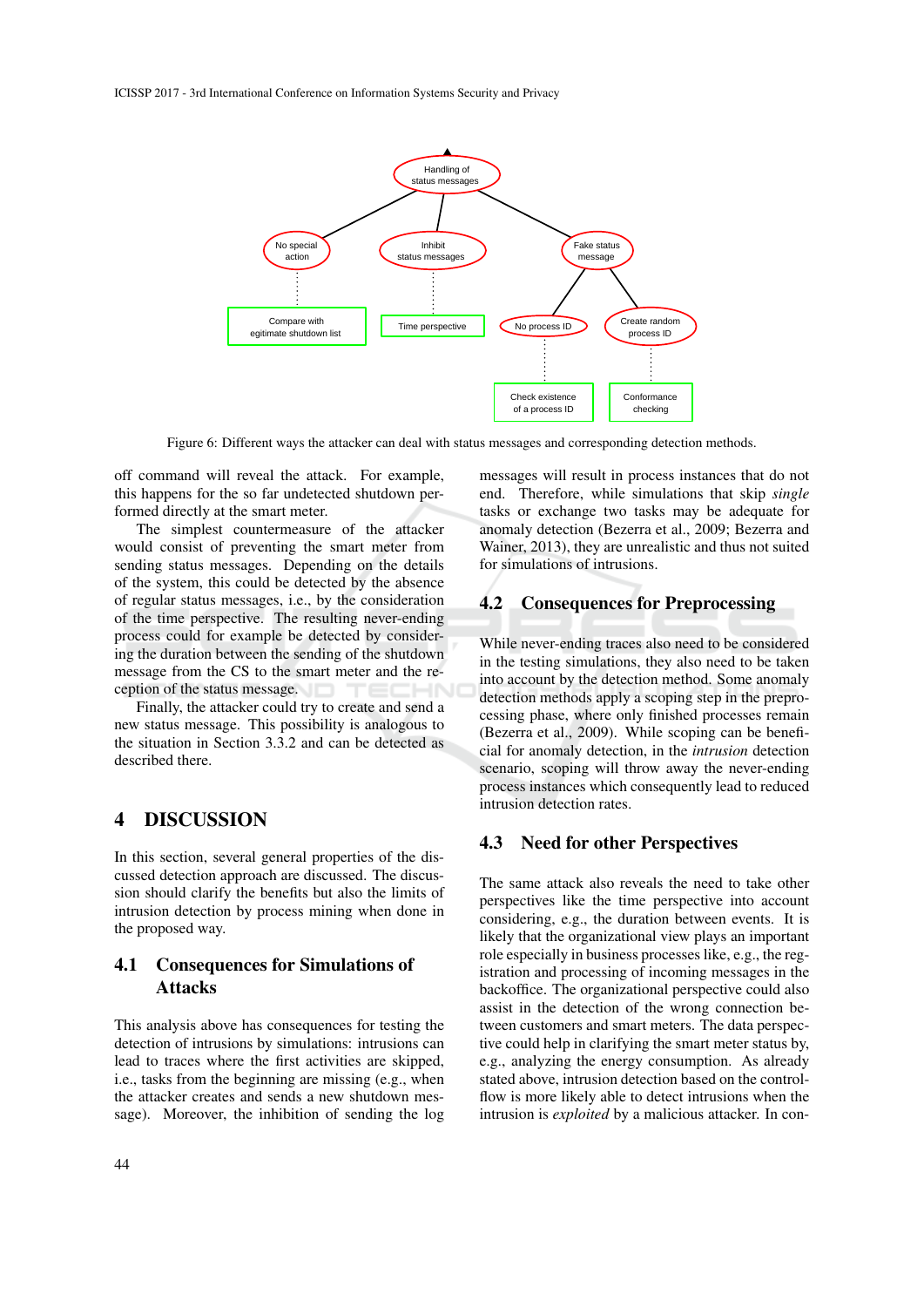trast, by definition, an eavesdropping attack does not change the way the system works. Therefore, the control-flow is unchanged and other perspectives are necessary for the detection of eavesdropping attacks.

## 4.4 Prohibition of the Shutdown

In order to prevent the shutdown, conformance checking would have to be done before the breaker interrupts. This requirement would also result in the need to analyze incomplete traces. In order to prohibit a large-scale turnoff due to an intrusion, conformance checking should be applied early enough, i.e., before the shutdown is performed, asking for a check by the intrusion detection system. Performing all these checks in time is suspected to require big efforts. However, even in this case the intrusion into the smart meter and its exploitation can not be detected before the shutdown by the consideration of the control flow.

### 4.5 Strongly Controlled Processes

The detection methods above either look at the process ID, the smart meter ID or perform conformance checking. While the check of the smart meter ID is clearly beneficial, the check of the process ID has a significant drawback: (shutdown) messages without a valid process-ID automatically need to be considered as dangerous. Therefore, the process must be strongly modeled, controlled and monitored not allowing unattributed messaged, i.e., messages that are not assigned to a certain process. Otherwise a lot of false positive alarms would occur. This property certainly limits the practical application. In order to work in practice, a way to distinguish messages that are not assigned to a process due to intrusions from unassigned messages due to loose process control will need to be found.

### 4.6 Limitation of the Analysis

The analysis above focuses on exploitations of intrusions that lead to a shutdown. Other attacks are also possible. As an example, an attack could try to confuse the system by inhibiting the smart meter from sending the confirmation of the status, send wrong status or consumption messages. While these attacks do not lead to a turnoff it could still result in considerable damage. For example wrong consumption values sent in another use case could result to a wrong system status which in turn could trigger wrong activities by the network operator.

# 5 CONCLUSION AND OUTLOOK

In this paper the potential of process mining for the detection of attacks on the smart metering shutdown use case is explored. This is done by systematically deriving attacks on the modeled shutdown process. For each attack, its detection using process mining is analytically explored and modeled by an attackdefense tree. It could be shown that process mining has the potential to detect exploitations of intrusions aiming at an illegitimate shutdown of smart meters. Based on this analysis several benefits and limitations of the method are discussed: from the methodical view, the control-flow oriented analysis should be accompanied by considering other views of the process. From a practical view, the fact that attacks can lead to unattributed messages is supposed to be problematic for loosely controlled processes.

Subsequent work will explore ways to combine the control flow analysis with other views. In addition to this analytic study, a comparative validation study with real data will be performed. Besides finding solutions for dealing with unattributed messages, the method will be compared with other approaches in terms of detection and false positive rates. This will be achieved by using an envisaged toolchain which is suited for an automated large-scale evaluation of the approaches.

# **REFERENCES**

Accorsi, R. and Stocker, T. (2012). On the exploitation of process mining for security audits: the conformance checking case. In *Proceedings of the 27th Annual ACM Symposium on Applied Computing*, pages 1709– 1716. ACM.

TIONS

- Berthier, R., Sanders, W. H., and Khurana, H. (2010). Intrusion Detection for Advanced Metering Infrastructures: Requirements and Architectural Directions. In *2010 First IEEE International Conference on Smart Grid Communications*, pages 350–355. IEEE.
- Bezerra, F. and Wainer, J. (2013). Algorithms for anomaly detection of traces in logs of process aware information systems. *Information Systems*, 38(1):33–44.
- Bezerra, F., Wainer, J., and Van Der Aalst, W. M. P. (2009). Anomaly Detection using Process Mining. In *10th International Workshop, Enterprise, Business-Process and Information Systems Modeling*, volume 29, pages 149–161.
- Jalali, H. and Baraani, A. (2012). Process aware host-based intrusion detection model. *International Journal of Communication Networks and Information Security*, 4(2):117–124.
- Kordy, B., Kordy, P., Mauw, S., and Schweitzer, P. (2013). ADTool: Security Analysis with Attack-